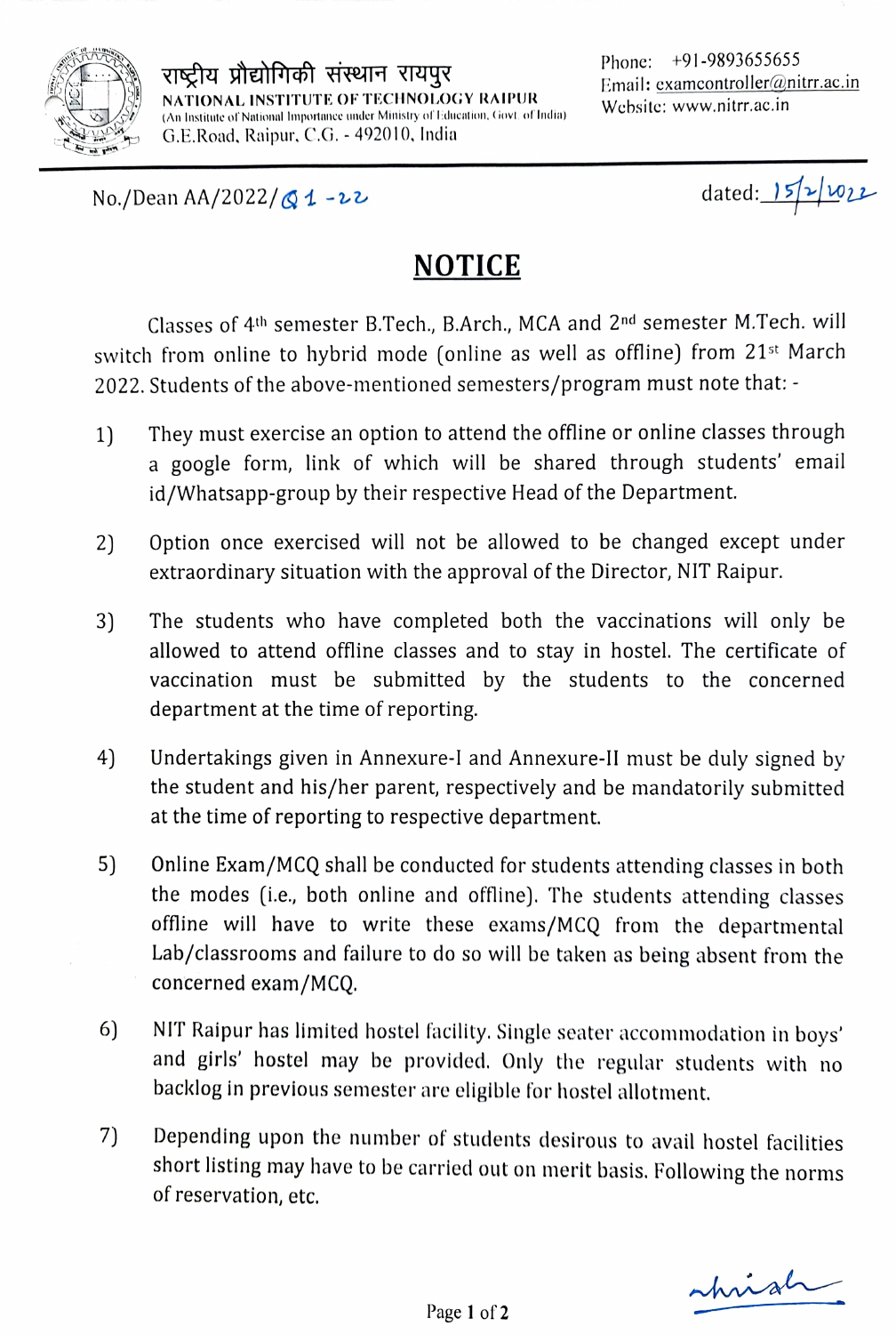- Hostel fee for this semester which is Rs. 15,500/- (Rs. Fifteen Thousand Five Hundred only) must be made else the allotment of hostel shall not be possible. 8)
- 9) The hostel allotment shall be for this semester only. The tenant will have to vacate the accommodation mandatorily at the end of semester, i.e., latest by 15th June 2022.
- 10) There are approximately a total of 400 vacancies in Boys' and 150 in Girls' hostel, respectively, at present for the students of B.Tech., B.Arch., & MCA 4th semester and M.Tech. 2nd semester students in proportion to the number of applications received from each category of students.
- 11) The Institute reserves the right to get the hostel vacated and switch back to online classes whenever so required due to the pandemic situation.
- 12) Filling up of the option is mandatory for all the students of above mentioned semester/program. The last date of filling the option through google form is 24.02.2022 up to 05:30 PM. Publication of Hostel allotment list will be made by 04.03.2022. last date of payment of hostel fee is 11.03.2022 up to 5:30 PM.
- The Institute plans to carry out physical document verification for UG students during this period. The student must bring their original marksheets, certificate and caste/category certificate, etc., softcopy of which was submitted by him/her at the time of JoSAA/CSAB admission. The plan of physical verification will be communicated later. 13)

nhund  $\overbrace{$ Dean (Academics)

NIT Raipur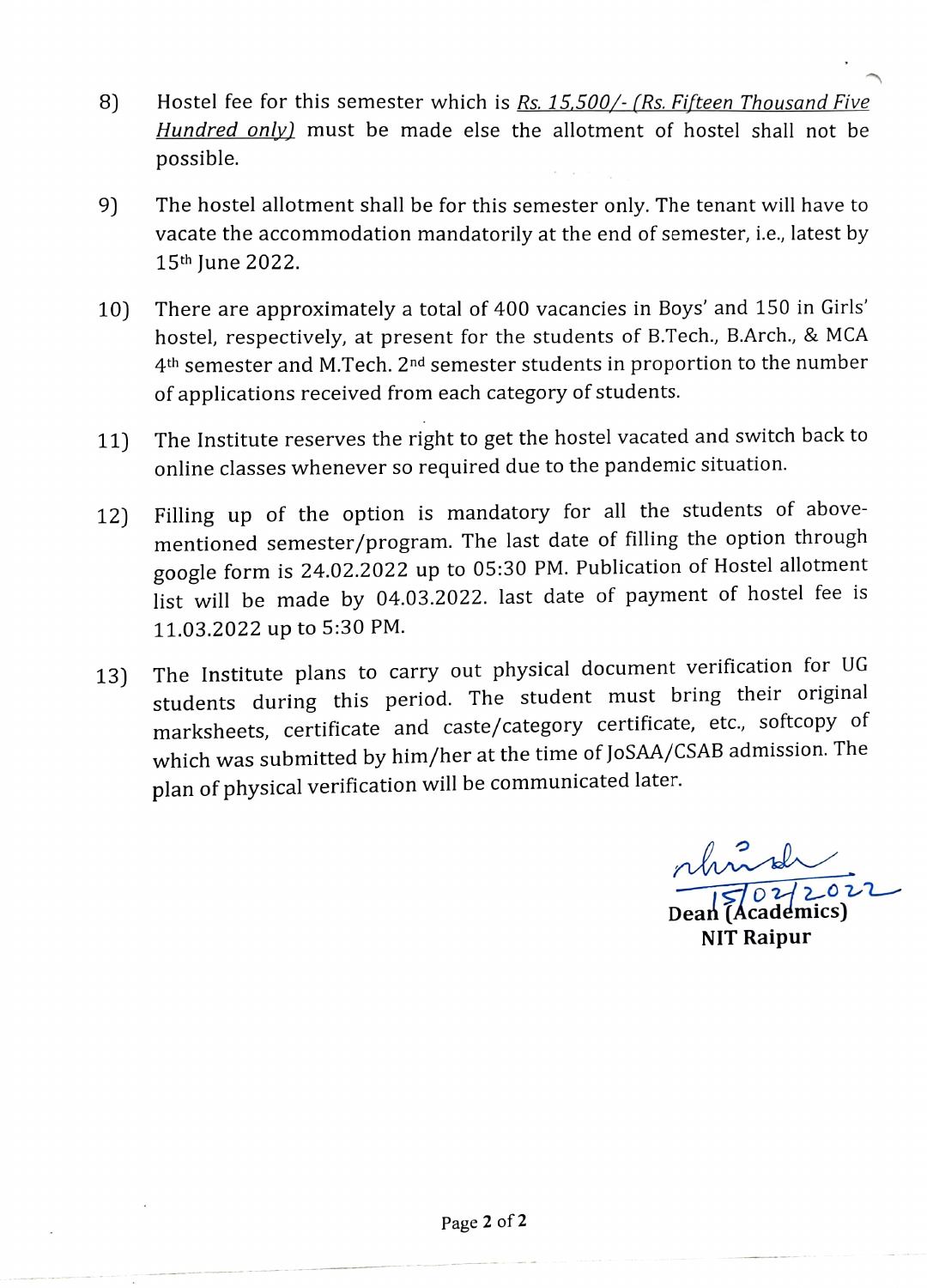#### **Self – Declaration and Undertaking**

## **by the student desirous of attending offline classes**

Date ……../02/2022

| MCA/M. Tech; do hereby declare that: - |  |  |  |  |  |  |  |  |
|----------------------------------------|--|--|--|--|--|--|--|--|

I declare that: -

- I wish to attend the classes of IV/II ………. semester, branch ……………………………… offline classes / working in the laboratories and exam/MCQ.
- I am NOT having fever, cough and breathing problem (from the last 2 weeks).
- None of my family members where I live (………………………..), is suffering from fever, cough and breathing problems in the past 2 weeks.
- I am not having any heart, lung, or kidney related problem.
- I will use face mask as well as any other prescribed protective gear and maintain social distancing in my class room/Laboratories/academics area/hostels and in the campus.
- I will regularly wash hand with soap and water for at least 40 seconds or clean with alcohol-based sanitizer.
- I will use Aarogya Setu App on my mobile and it will remain active at all times (through Bluetooth and Wi-Fi).
- I will self-monitor my health. In case, I develop fever, cough and breathing problem then I will inform about it to my family/faculty in charge/Warden/Health center of the institute.
- I understand that there is always a possibility of getting infected by the virus due to the continuation of cases in the country. I and my parents/guardians are fully aware of the above fact.